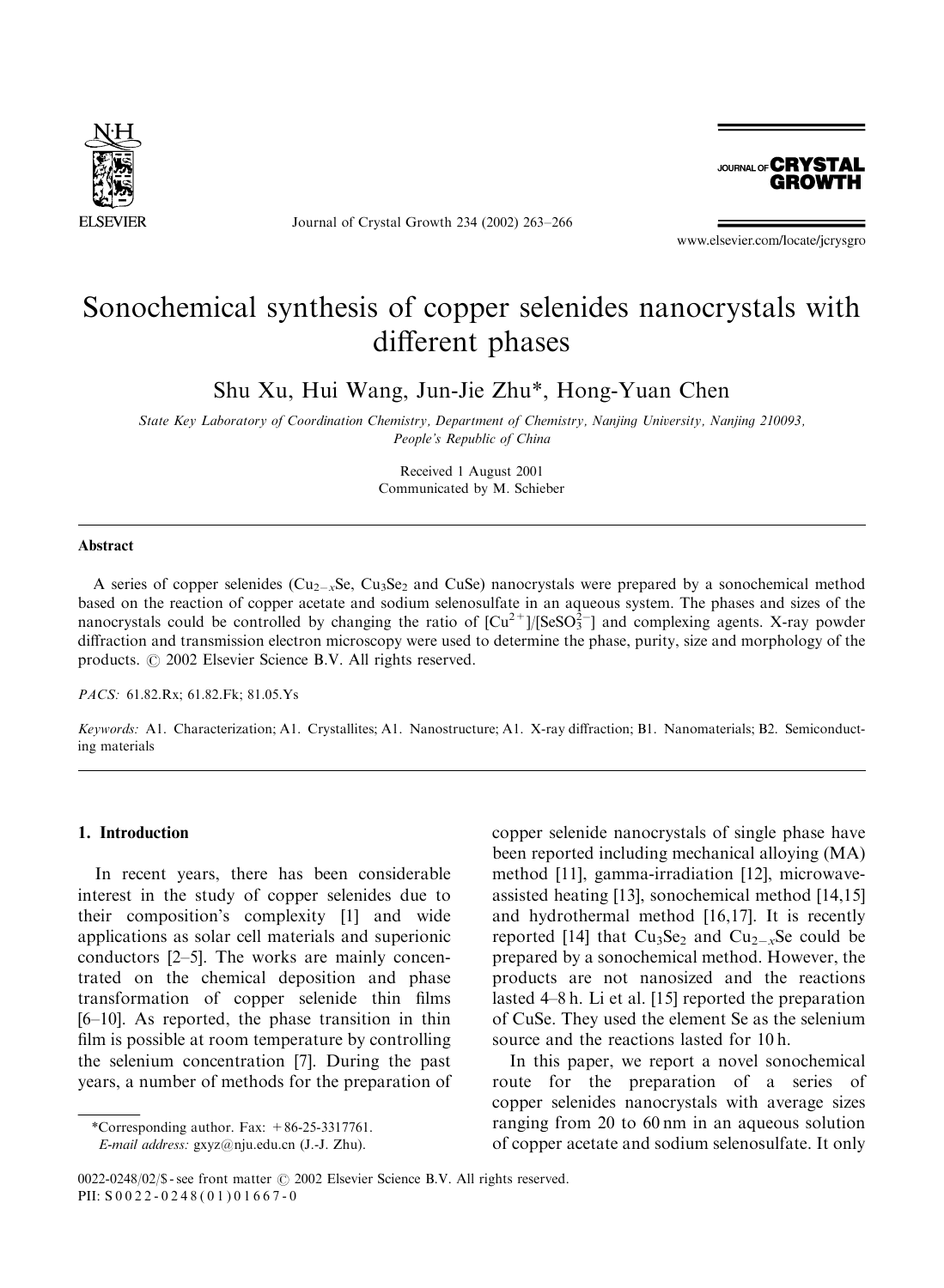needs 30 min to obtain the products, which include pure  $Cu_{2-x}Se$ ,  $Cu_3Se_2$ , CuSe phases and the mix-phased particles of  $Cu_{2-x}Se$  and  $Cu_{3}Se_{2}$ . In this system, copper senelides with different phases could be obtained by changing the ratio between  $Cu^{2+}$  and SeSO<sub>3</sub><sup>2</sup> concentrations. Different complexing agents were used to control the sizes of the  $Cu_{2-x}Se$  nanocrystals.

# 2. Experimental

All the reagents used were of analytical purity.  $0.2 M$  Na<sub>2</sub>SeSO<sub>3</sub> solution was prepared by stirring  $0.2 M$  Se and  $0.5 M$  Na<sub>2</sub>SO<sub>3</sub> at ca. 70<sup>o</sup>C for 24h [18]. In a typical procedure, an aqueous solution of  $Cu(CH<sub>3</sub>COO)<sub>2</sub>$  was mixed with 0.2 M Na<sub>2</sub>SeSO<sub>3</sub> solution in a 150 ml round-bottom flask to give a final concentration of  $10 \text{ mM } Cu(CH_3COO)$ <sub>2</sub> and  $5-40$  mM Na<sub>2</sub>SeSO<sub>3</sub> and the total volume of the solution was 100 ml. To prepare  $Cu_{2-x}Se$  with different sizes, trisodium citrate (TSC) and triethanolamine (TEA) was introduced into an aqueous solution containing  $10 \text{ mM } Cu(CH_3COO)_2$  and  $5 \text{ mM }$  Na<sub>2</sub>SeSO<sub>3</sub>. Then, the solutions were irradiated with a high-intensity ultrasonic horn (Xinzhi Co., China, Ti-horn,  $20 \text{ kHz}$ ,  $60 \text{ W/cm}^2$ ) under ambient air for 30 min and black precipitates were obtained. After cooling to room temperature, the precipitates were centrifuged, washed by distilled water and acetone in sequence, and dried in air. The products were characterized by X-ray powder diffraction (XRD) and transmission electron microscopy (TEM).

The XRD patterns were recorded on Shimadzu XD-3A X-ray diffractometer (Cu  $K_{\alpha}$  radiation,  $\lambda = 0.15418$  nm). The TEM examinations were carried out on a JEOL JEM-200CX transmission electron microscope, using an accelerating voltage of 200 kV.

#### 3. Results and discussion

Fig. 1 shows the XRD patterns of copper selenides with different phases. When the ratio of  $[Cu^{2+}]/[SeSO_3^2]$  was changed, copper selenides with different phases could be obtained. The results are shown in Table 1.

The TEM images (Fig. 2) show the sizes and morphologies of the copper selenide nanocrystals with different phases. The average sizes of the  $Cu_{2-x}$ Se and  $Cu_3Se_2$  particles are in the range of 20–25 nm and the sizes of the CuSe particles are in the range of 50–60 nm.

We found that the ratio between  $Cu^{2+}$  and  $\text{SeSO}_3^{2-}$  concentrations played an important role in the phase transformation of copper selenides.



Fig. 1. Powdered XRD patterns of copper selenides: (a)  $Cu_{2-x}Se$ ; (b,c) mix-phased  $Cu_{2-x}Se$  and  $Cu_3Se_2$ ; (d)  $Cu_3Se_2$ ; and (e) CuSe.

| Table 1 |  |  |                                                                  |
|---------|--|--|------------------------------------------------------------------|
|         |  |  | The XRD results of the as-prepared copper selenides nanocrystals |

| Sample No. | Phase from the XRD patterns           | Ratio of $[Cu^{2+}]/[SeSO_3^{2-}]$ |  |
|------------|---------------------------------------|------------------------------------|--|
| a          | $Cu_{2-x}Se$ (JCPDS 5-667)            |                                    |  |
| b,c        | Mixed $Cu_{2-x}Se$ and $Cu_{3}Se_{2}$ | From 2 to $0.5$                    |  |
| d          | $Cu3Se2$ (JCPDS 19-402)               | 0.5                                |  |
| e          | CuSe $(JCPDS 34-171)$                 | 0.25                               |  |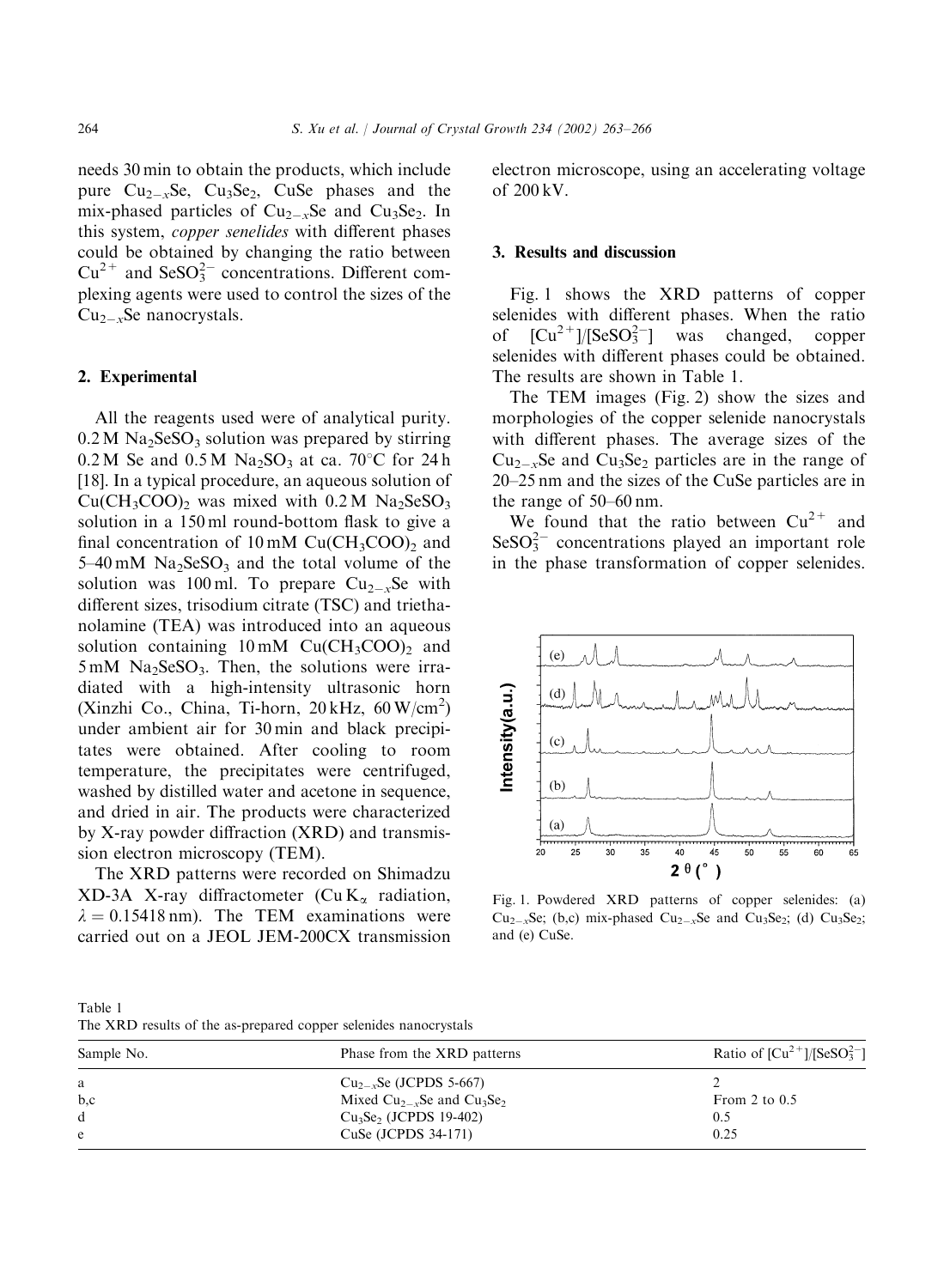

Fig. 2. TEM images of copper selenides: (a)  $Cu_{2-x}Se$ ; (b)  $Cu_3Se_2$ ; and (c) CuSe.

The reaction mechanism can be explained as follows:

 $H_2O \rightarrow H \cdot +OH$ ; (1)

$$
2H \cdot +SeSO_3^{2-} \rightarrow Se^{2-} + H_2SO_3,
$$
 (2)

$$
2OH \cdot +H_2SO_3 \to SO_4^{2-} + 2 H^+ + H_2O, \tag{3}
$$

$$
2Cu^{2+} + SO_3^{2-} + 2OH^{2-} \rightarrow 2Cu^+ + SO_4^{2-} + H_2O, \quad (4)
$$

$$
Cu^{2+} + Se^{2-} \to CuSe,
$$
 (5)

$$
Cu^{2+} + 2Cu^{2+} + 2Se^{2-} \to Cu_3Se_2,
$$
 (6)

$$
(2-x)Cu^{2+}+Se^{2-} \to Cu_{2-x}Se,
$$
 (7)

 $n$ (CuSe or Cu<sub>3</sub>Se<sub>2</sub> or Cu<sub>2-x</sub>Se)

$$
\rightarrow (\text{CuSe or Cu}_3\text{Se}_2 \text{ or Cu}_{2-x}\text{Se})_n. \tag{8}
$$

The ultrasound irradiation can promote the formation of copper selenides nanocrystals. According to the research by Suslick et al. [19,20], the effects of high-intensity of ultrasound result from acoustic cavitation: the formation, growth and implosive collapse of bubbles in liquids which generate transient temperatures of  $\sim$  5000 K, pressures of  $\sim$  1800 atm and cooling rates of  $10^{10}$  K/s. The extreme conditions of sonification were favorable for many reactions in liquid and

liquid–solid mixture [21]. During sonochemical processes,  $H \cdot$  and  $OH \cdot$  radicals are formed [22]. The situ-generated  $H \cdot$ radicals can react with  $\text{SeSO}_3^{2-}$  to give  $\text{Se}^{2-}$  via reactions (2) and (3). Meanwhile,  $Cu^{2+}$  can be reduced by  $SO_3^{2-}$  to generate Cu<sup>+</sup> via reaction (4). When  $[SeSO<sub>3</sub><sup>2</sup>$  was high enough, reaction (2) may be the main reaction so that the product is CuSe. The rate of reaction (2) decreased sharply with the decrease of the concentration of  $\text{SeSO}_3^{2-}$ . When the  $[\text{SeSO}_3^{2-}]$  was decreased, the reaction (4) changed gradually to be the main reaction so that the Cu<sup>+</sup> and Cu<sup>2+</sup> react with  $\text{Se}^-$ , leading to the formation of Cu<sub>3</sub>Se<sub>2</sub> and  $Cu_{2-x}Se$ , as shown in reactions (6) and (7). The freshly generated nuclei have the tendency to grow into larger particles via reaction (8). The release of  $Se<sup>2-</sup>$  is a continuous process, which makes the gradual growth of copper selenides nanocrystals.

We also found that the sizes of the products would be changed when adding complexing agents in the system. Fig. 3 shows the XRD patterns of  $Cu_{2-x}$ Se nanocrystals obtained by using different complexing agents. We selected  $Cu_{2-x}Se$  as a sample to investigate the effect of the complexing agents. The products obtained have the different average sizes from 20 to 60 nm estimated by Debye-Scherrer formula. The complexing strength of different complexing agents has influence on the nucleation rate of copper selenides, which leads to